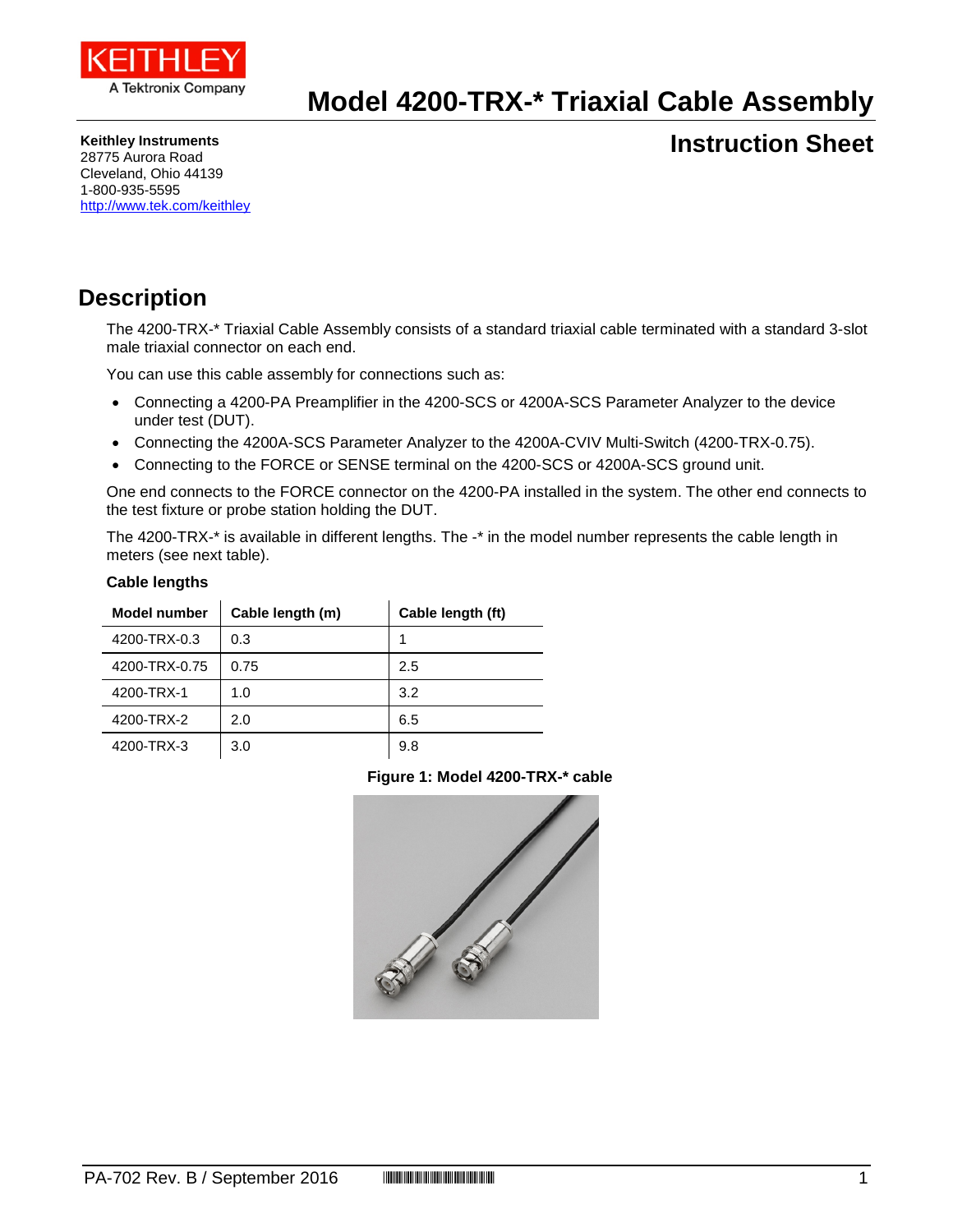### **Electrical specifications**

Electrical impedance: 50 Ω Frequency range: 0 Hz to 4 GHz Working voltage: Inner shield to outer shield: 250 VDC Center conductor to outer shield: 250 VDC Center conductor to inner shield: < 100 V Insulation resistance: 1 x 10<sup>13</sup> Ω minimum Operating environment: 0 ºC to 50 ºC, up to 70 percent relative humidity at ≤ 35 ºC Center conductor resistance:  $< 0.1 \Omega$  per foot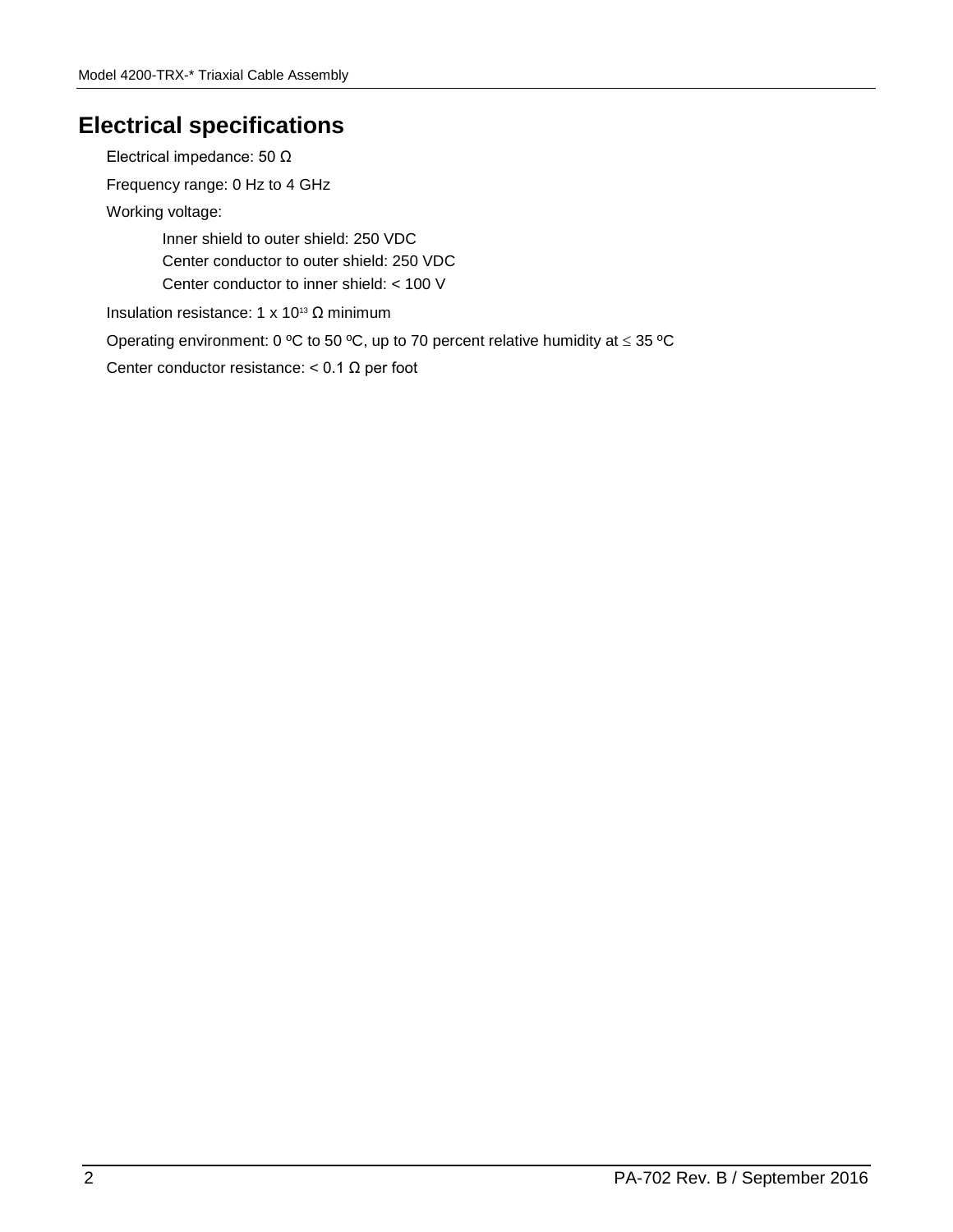

# **Safety precautions**

The following safety precautions should be observed before using this product and any associated instrumentation. Although some instruments and accessories would normally be used with nonhazardous voltages, there are situations where hazardous conditions may be present.

This product is intended for use by qualified personnel who recognize shock hazards and are familiar with the safety precautions required to avoid possible injury. Read and follow all installation, operation, and maintenance information carefully before using the product. Refer to the user documentation for complete product specifications.

If the product is used in a manner not specified, the protection provided by the product warranty may be impaired.

The types of product users are:

**Responsible body** is the individual or group responsible for the use and maintenance of equipment, for ensuring that the equipment is operated within its specifications and operating limits, and for ensuring that operators are adequately trained.

**Operators** use the product for its intended function. They must be trained in electrical safety procedures and proper use of the instrument. They must be protected from electric shock and contact with hazardous live circuits.

**Maintenance personnel** perform routine procedures on the product to keep it operating properly, for example, setting the line voltage or replacing consumable materials. Maintenance procedures are described in the user documentation. The procedures explicitly state if the operator may perform them. Otherwise, they should be performed only by service personnel.

**Service personnel** are trained to work on live circuits, perform safe installations, and repair products. Only properly trained service personnel may perform installation and service procedures.

Keithley Instruments products are designed for use with electrical signals that are measurement, control, and data I/O connections, with low transient overvoltages, and must not be directly connected to mains voltage or to voltage sources with high transient overvoltages. Measurement Category II (as referenced in IEC 60664) connections require protection for high transient overvoltages often associated with local AC mains connections. Certain Keithley measuring instruments may be connected to mains. These instruments will be marked as category II or higher.

Unless explicitly allowed in the specifications, operating manual, and instrument labels, do not connect any instrument to mains.

Exercise extreme caution when a shock hazard is present. Lethal voltage may be present on cable connector jacks or test fixtures. The American National Standards Institute (ANSI) states that a shock hazard exists when voltage levels greater than 30 V RMS, 42.4 V peak, or 60 VDC are present. A good safety practice is to expect that hazardous voltage is present in any unknown circuit before measuring.

Operators of this product must be protected from electric shock at all times. The responsible body must ensure that operators are prevented access and/or insulated from every connection point. In some cases, connections must be exposed to potential human contact. Product operators in these circumstances must be trained to protect themselves from the risk of electric shock. If the circuit is capable of operating at or above 1000 V, no conductive part of the circuit may be exposed.

For maximum safety, do not touch the product, test cables, or any other instruments while power is applied to the circuit under test. ALWAYS remove power from the entire test system and discharge any capacitors before: connecting or disconnecting cables or jumpers, installing or removing switching cards, or making internal changes, such as installing or removing jumpers.

Do not touch any object that could provide a current path to the common side of the circuit under test or power line (earth) ground. Always make measurements with dry hands while standing on a dry, insulated surface capable of withstanding the voltage being measured.

For safety, instruments and accessories must be used in accordance with the operating instructions. If the instruments or accessories are used in a manner not specified in the operating instructions, the protection provided by the equipment may be impaired.

Do not exceed the maximum signal levels of the instruments and accessories. Maximum signal levels are defined in the specifications and operating information and shown on the instrument panels, test fixture panels, and switching cards.

Chassis connections must only be used as shield connections for measuring circuits, NOT as protective earth (safety ground) connections.

The **WARNING** heading in the user documentation explains dangers that might result in personal injury or death. Always read the associated information very carefully before performing the indicated procedure.